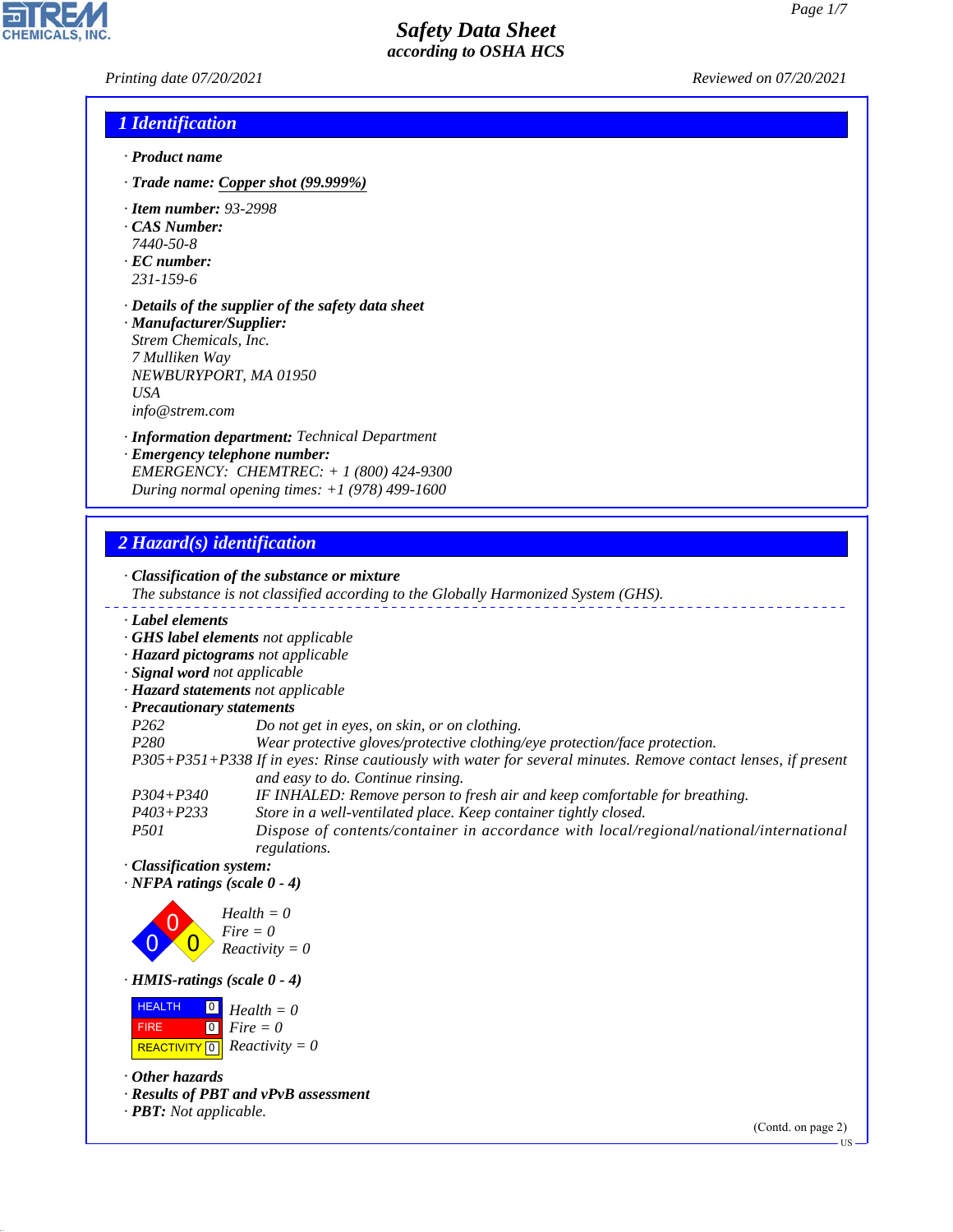*Printing date 07/20/2021 Reviewed on 07/20/2021*

*Trade name: Copper shot (99.999%)*

*· vPvB: Not applicable.*

(Contd. of page 1)

### *3 Composition/information on ingredients*

- *· Chemical characterization: Substances*
- *· CAS No. Description*
- *7440-50-8 copper*
- *· Identification number(s)*
- *· EC number: 231-159-6*

#### *4 First-aid measures*

- *· Description of first aid measures*
- *· General information: No special measures required.*
- *· After inhalation: Supply fresh air; consult doctor in case of complaints.*
- *· After skin contact: Immediately rinse with water.*
- *· After eye contact: Rinse opened eye for several minutes under running water. Then consult a doctor.*
- *· After swallowing: If symptoms persist consult doctor.*
- *· Information for doctor:*
- *· Most important symptoms and effects, both acute and delayed No further relevant information available.*
- *· Indication of any immediate medical attention and special treatment needed*
- *No further relevant information available.*

#### *5 Fire-fighting measures*

- *· Extinguishing media*
- *· Suitable extinguishing agents: Use fire fighting measures that suit the environment.*
- *· Special hazards arising from the substance or mixture No further relevant information available.*
- *· Advice for firefighters*
- *· Protective equipment: No special measures required.*

### *6 Accidental release measures*

- *· Personal precautions, protective equipment and emergency procedures Not required.*
- *· Environmental precautions:*

*Do not allow product to reach sewage system or any water course.*

- *Inform respective authorities in case of seepage into water course or sewage system.*
- *· Methods and material for containment and cleaning up:*

*Dispose contaminated material as waste according to item 13.*

- *· Reference to other sections*
- *See Section 7 for information on safe handling.*
- *See Section 8 for information on personal protection equipment.*
- *See Section 13 for disposal information.*
- *· Protective Action Criteria for Chemicals*

### *· PAC-1:*

*· PAC-2:*

44.1.1

*3 mg/m3*

*33 mg/m3*

(Contd. on page 3)

**HS** 

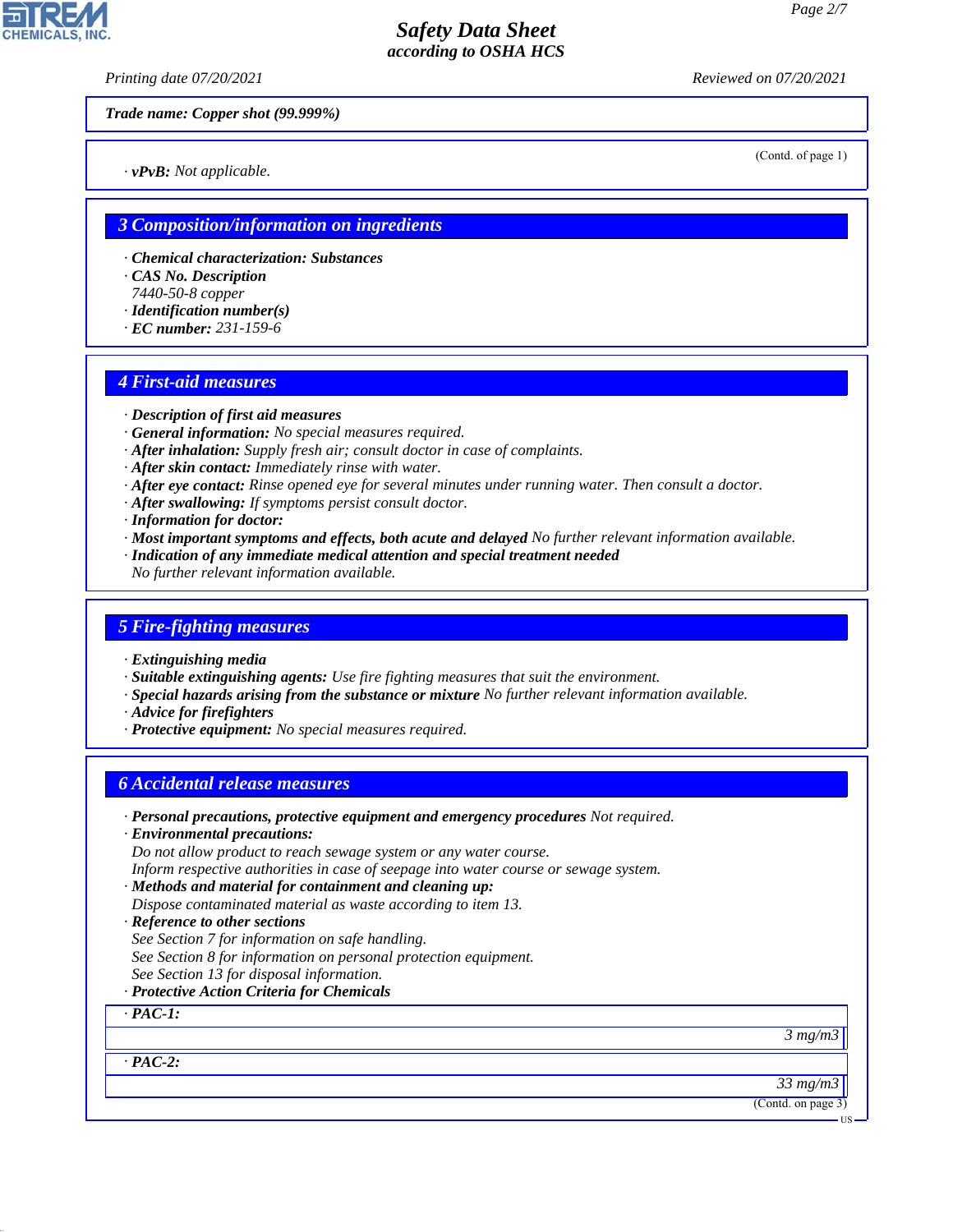*Printing date 07/20/2021 Reviewed on 07/20/2021*

*Trade name: Copper shot (99.999%)*

(Contd. of page 2)

*200 mg/m3*

## *7 Handling and storage*

*· Handling:*

*· PAC-3:*

**CHEMICALS.** 

- *· Precautions for safe handling No special measures required.*
- *· Information about protection against explosions and fires: No special measures required.*
- *· Conditions for safe storage, including any incompatibilities*
- *· Storage:*
- *· Requirements to be met by storerooms and receptacles: No special requirements.*
- *· Information about storage in one common storage facility: Not required.*
- *· Further information about storage conditions: None.*
- *· Specific end use(s) No further relevant information available.*

## *8 Exposure controls/personal protection*

*· Additional information about design of technical systems: No further data; see item 7.*

#### *· Control parameters*

*· Components with limit values that require monitoring at the workplace:*

#### *7440-50-8 copper*

*PEL Long-term value: 1\* 0.1\*\* mg/m³ as Cu \*dusts and mists \*\*fume*

- *REL Long-term value: 1\* 0.1\*\* mg/m³ as Cu \*dusts and mists \*\*fume*
- *TLV Long-term value: 1\* 0.2\*\* mg/m³ \*dusts and mists; \*\*fume; as Cu*

*· Additional information: The lists that were valid during the creation were used as basis.*

#### *· Exposure controls*

- *· Personal protective equipment:*
- *· General protective and hygienic measures:*
- *The usual precautionary measures for handling chemicals should be followed.*
- *· Breathing equipment: Not required.*
- *· Protection of hands:*



44.1.1

\_S*Protective gloves*

*The glove material has to be impermeable and resistant to the product/ the substance/ the preparation. Due to missing tests no recommendation to the glove material can be given for the product/ the preparation/ the chemical mixture.*

*Selection of the glove material on consideration of the penetration times, rates of diffusion and the degradation · Material of gloves*

*The selection of the suitable gloves does not only depend on the material, but also on further marks of quality and varies from manufacturer to manufacturer.*

(Contd. on page 4)

US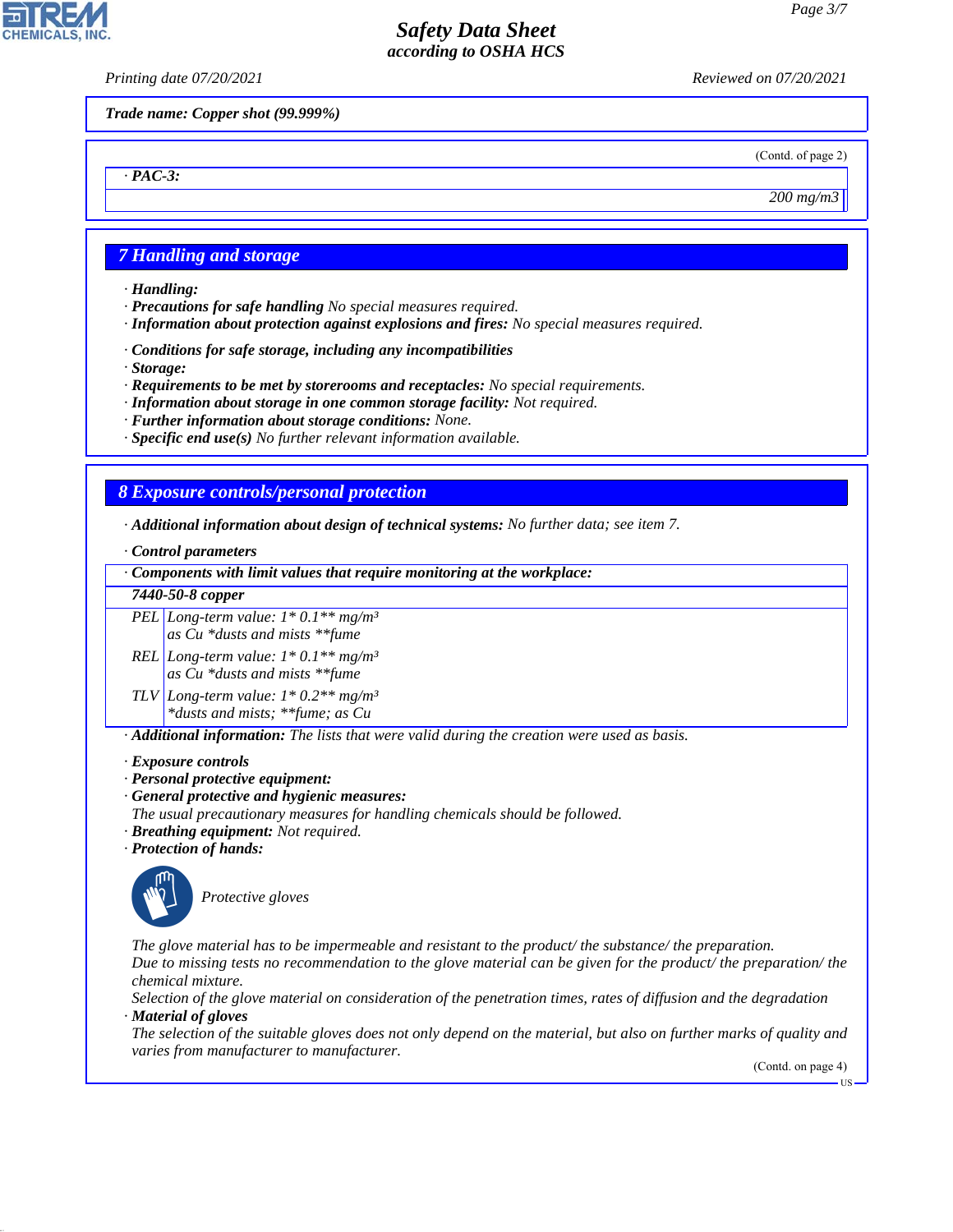*Printing date 07/20/2021 Reviewed on 07/20/2021*

*Trade name: Copper shot (99.999%)*

### *· Penetration time of glove material*

*The exact break through time has to be found out by the manufacturer of the protective gloves and has to be observed.*

*· Eye protection: Safety glasses*

# *9 Physical and chemical properties*

| · Information on basic physical and chemical properties<br><b>General Information</b> |                                                                            |  |
|---------------------------------------------------------------------------------------|----------------------------------------------------------------------------|--|
| $\cdot$ Appearance:                                                                   |                                                                            |  |
| Form:                                                                                 | Pellets                                                                    |  |
| Color:                                                                                | Copper colored                                                             |  |
| $\cdot$ Odor:                                                                         | <i><u><b>Odorless</b></u></i>                                              |  |
| · Odor threshold:                                                                     | Not determined.                                                            |  |
| $\cdot$ pH-value:                                                                     | Not applicable.                                                            |  |
| $\cdot$ Change in condition                                                           |                                                                            |  |
| <b>Melting point/Melting range:</b>                                                   | Undetermined.                                                              |  |
| <b>Boiling point/Boiling range:</b>                                                   | Undetermined.                                                              |  |
| · Flash point:                                                                        | Not applicable.                                                            |  |
| · Flammability (solid, gaseous):                                                      | Product is not flammable                                                   |  |
| · Ignition temperature:                                                               | 465 °C (869 °F)                                                            |  |
| · Decomposition temperature:                                                          | Not determined.                                                            |  |
| · Auto igniting:                                                                      | Not determined.                                                            |  |
| · Danger of explosion:                                                                | Product does not present an explosion hazard.                              |  |
| · Explosion limits:                                                                   |                                                                            |  |
| Lower:                                                                                | 2 Vol %                                                                    |  |
| <b>Upper:</b>                                                                         | 13 Vol %                                                                   |  |
| · Vapor pressure:                                                                     | Not applicable.                                                            |  |
| $\cdot$ Density at 20 $\cdot$ C (68 $\cdot$ F):                                       | 8.92 g/cm <sup>3</sup> (74.4374 lbs/gal)                                   |  |
| · Relative density                                                                    | Not determined.                                                            |  |
| · Vapor density                                                                       | Not applicable.                                                            |  |
| · Evaporation rate                                                                    | Not applicable.                                                            |  |
| · Solubility in / Miscibility with                                                    |                                                                            |  |
| Water:                                                                                | Insoluble.                                                                 |  |
| · Partition coefficient (n-octanol/water): Not determined.                            |                                                                            |  |
| · Viscosity:                                                                          |                                                                            |  |
| Dynamic:                                                                              | Not applicable.                                                            |  |
| Kinematic:                                                                            | Not applicable.                                                            |  |
| · Solvent content:                                                                    |                                                                            |  |
| Organic solvents:                                                                     | $0.0\%$                                                                    |  |
| <b>VOC</b> content:                                                                   | 0.0 g/l / 0.00 lb/gl                                                       |  |
| <b>Solids content:</b>                                                                | 100.0%                                                                     |  |
|                                                                                       | (Contd. on page 5)<br>$\overline{\phantom{a}}$ US $\overline{\phantom{a}}$ |  |

(Contd. of page 3)



44.1.1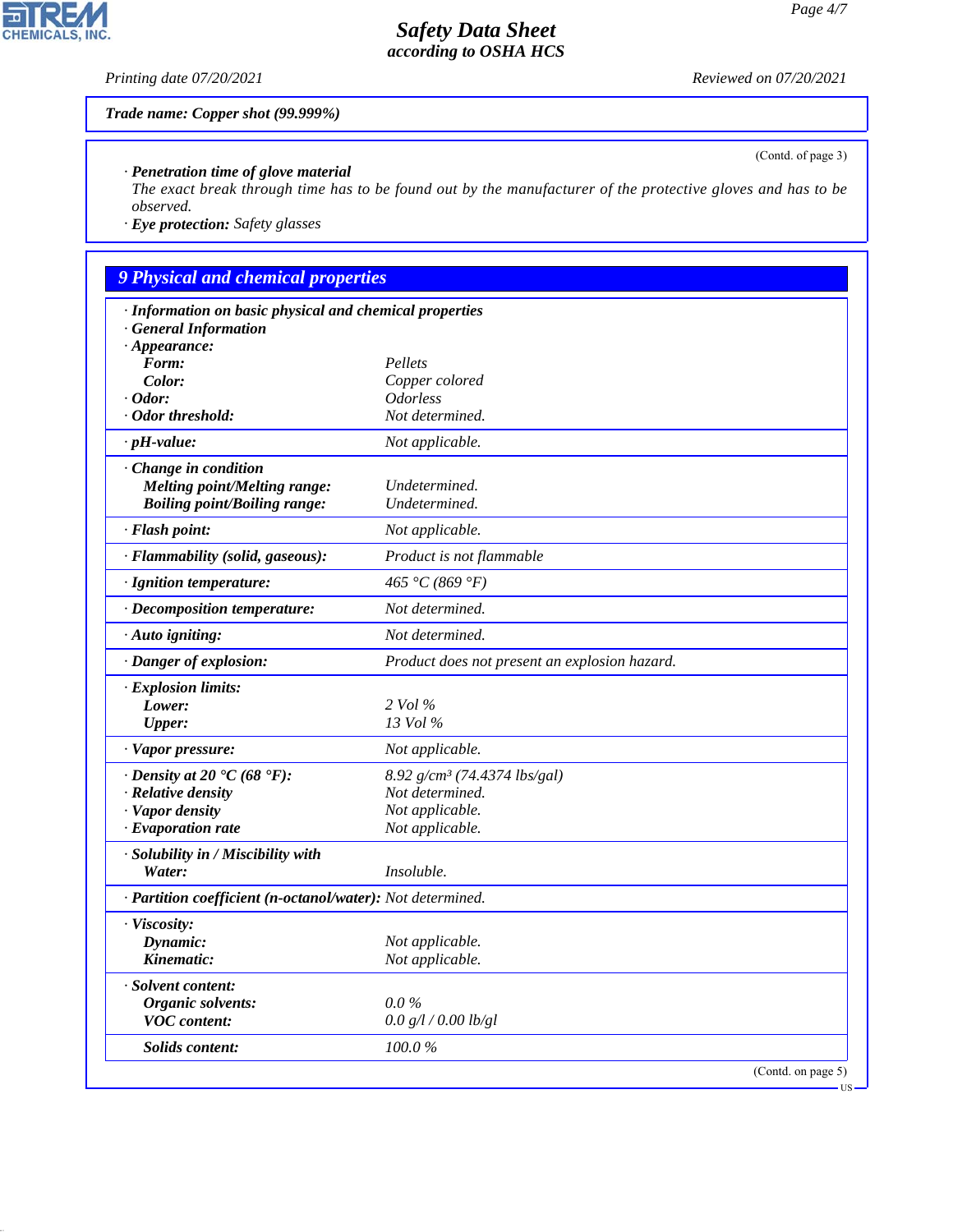(Contd. of page 4)

## *Safety Data Sheet according to OSHA HCS*

*Printing date 07/20/2021 Reviewed on 07/20/2021*

*Trade name: Copper shot (99.999%)*

*· Other information No further relevant information available.*

### *10 Stability and reactivity*

- *· Reactivity No further relevant information available.*
- *· Chemical stability*
- *· Thermal decomposition / conditions to be avoided: No decomposition if used according to specifications.*
- *· Possibility of hazardous reactions No dangerous reactions known.*
- *· Conditions to avoid No further relevant information available.*
- *· Incompatible materials: No further relevant information available.*
- *· Hazardous decomposition products: No dangerous decomposition products known.*

#### *11 Toxicological information*

- *· Information on toxicological effects*
- *· Acute toxicity:*
- *· Primary irritant effect:*
- *· on the skin: No irritant effect.*
- *· on the eye: No irritating effect.*
- *· Sensitization: No sensitizing effects known.*
- *· Additional toxicological information: When used and handled according to specifications, the product does not have any harmful effects according to our experience and the information provided to us. The substance is not subject to classification.*
- *· Carcinogenic categories*
- *· IARC (International Agency for Research on Cancer)*

*Substance is not listed.*

*· NTP (National Toxicology Program)*

*Substance is not listed.*

*· OSHA-Ca (Occupational Safety & Health Administration)*

*Substance is not listed.*

#### *12 Ecological information*

*· Toxicity*

44.1.1

- *· Aquatic toxicity: No further relevant information available.*
- *· Persistence and degradability No further relevant information available.*
- *· Behavior in environmental systems:*
- *· Bioaccumulative potential No further relevant information available.*
- *· Mobility in soil No further relevant information available.*
- *· Additional ecological information:*
- *· General notes: Not known to be hazardous to water.*
- *· Results of PBT and vPvB assessment*
- *· PBT: Not applicable.*
- *· vPvB: Not applicable.*
- *· Other adverse effects No further relevant information available.*

(Contd. on page 6)

US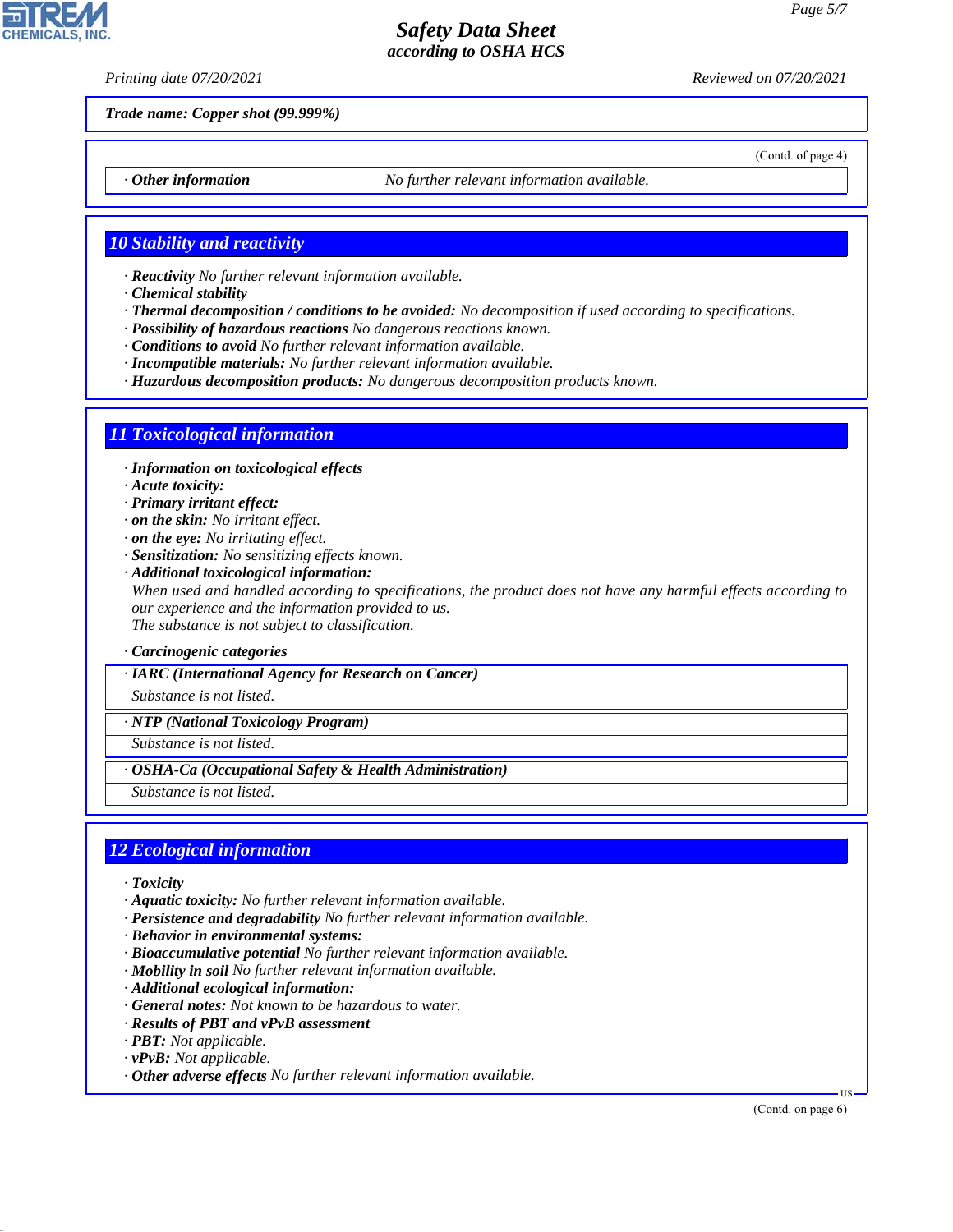þ

**CHEMICALS, INC.** 

*Printing date 07/20/2021 Reviewed on 07/20/2021*

*Trade name: Copper shot (99.999%)*

(Contd. of page 5)

### *13 Disposal considerations*

*· Waste treatment methods*

*· Recommendation: Disposal must be made according to official regulations.*

*· Uncleaned packagings:*

*· Recommendation: Disposal must be made according to official regulations.*

## *14 Transport information*

| $\cdot$ UN-Number<br>· DOT, ADN, IMDG, IATA                                                            | not regulated   |
|--------------------------------------------------------------------------------------------------------|-----------------|
| $\cdot$ UN proper shipping name<br>· DOT, ADN, IMDG, IATA                                              | not regulated   |
| $\cdot$ Transport hazard class(es)                                                                     |                 |
| · DOT, ADN, IMDG, IATA<br>· Class                                                                      | not regulated   |
| · Packing group<br>· DOT, IMDG, IATA                                                                   | not regulated   |
| · Environmental hazards:<br>$\cdot$ Marine pollutant:                                                  | N <sub>O</sub>  |
| · Special precautions for user                                                                         | Not applicable. |
| · Transport in bulk according to Annex II of<br><b>MARPOL73/78 and the IBC Code</b><br>Not applicable. |                 |
| · UN "Model Regulation":                                                                               | not regulated   |

## *15 Regulatory information*

- *· Safety, health and environmental regulations/legislation specific for the substance or mixture · Sara*
- *· Section 355 (extremely hazardous substances):*

*Substance is not listed.*

*· Section 313 (Specific toxic chemical listings):*

*Substance is listed.*

*· TSCA (Toxic Substances Control Act):*

*Substance is listed.*

*· Proposition 65*

*· Chemicals known to cause cancer:*

*Substance is not listed.*

*· Chemicals known to cause reproductive toxicity for females:*

*Substance is not listed.*

*· Chemicals known to cause reproductive toxicity for males:*

*Substance is not listed.*

44.1.1

(Contd. on page 7)

US